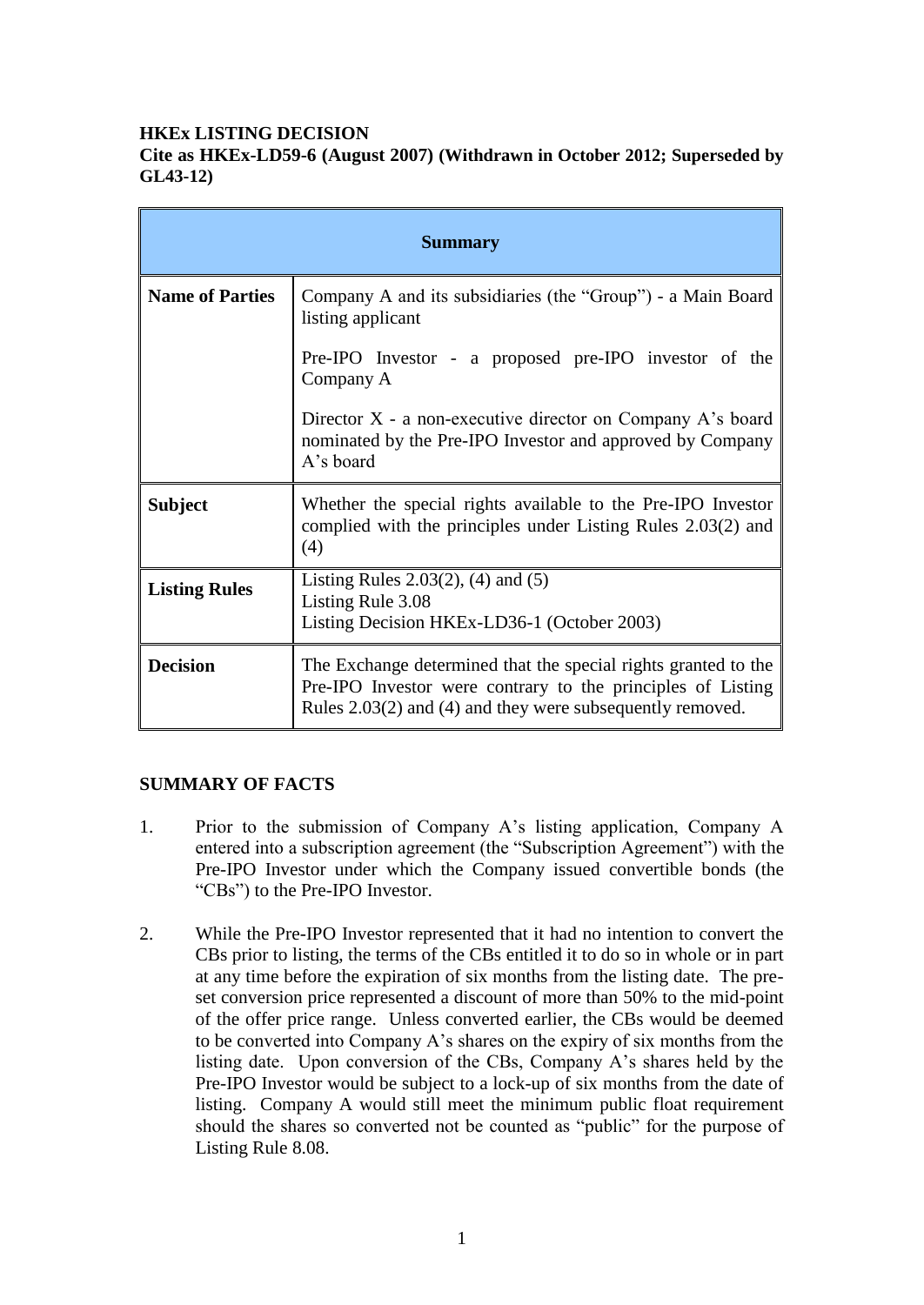- 3. The terms of the CBs also provided that for so long as the CBs were outstanding or the Pre-IPO Investor held Company A's shares, the consent of the Pre-IPO Investor was required before any of the following actions, among others, might proceed:
	- (i) a declaration of dividend by any member of the Group;
	- (ii) the creation of any mortgage, encumbrance or security arrangement of any kind over all or part of the Group's business, undertakings or assets;
	- (iii) the sale, lease or transfer of a substantial part of the Group's business or assets;
	- (iv) any amendments to the Group's constitutional documents; and
	- (v) any change in its executive directors.
- 4. As a right attached to the CBs, the Pre-IPO Investor could nominate a nonexecutive director to the board of Company A, pursuant to which Director X was appointed to the board with the approval of Company A's shareholders prior to listing.

# **THE ISSUE RAISED FOR CONSIDERATION**

5. Whether the special rights available to the Pre-IPO Investor complied with the principles under Listing Rules 2.03(2) and (4).

# **APPLICABLE LISTING RULES OR PRINCIPLE**

- 6. Listing Rules  $2.03(2)$ , (4) and (5) require that:
	- (2) the issue and marketing of securities is conducted in a fair and orderly manner …
	- (4) all holders of listed securities are treated fairly and equally;
	- (5) directors of a listed issuer act in the interests of its shareholders as a whole – particularly where the public represents only a minority of the shareholders;
- 7. Listing Rule 3.08 requires that every director must in the performance of his duties as a director, among other things, act honestly and in good faith in the interests of the company as a whole and avoid actual and potential conflicts of interest and duty.
- 8. Listing Decision HKEx-LD36-1 states the following regarding pre-IPO placings: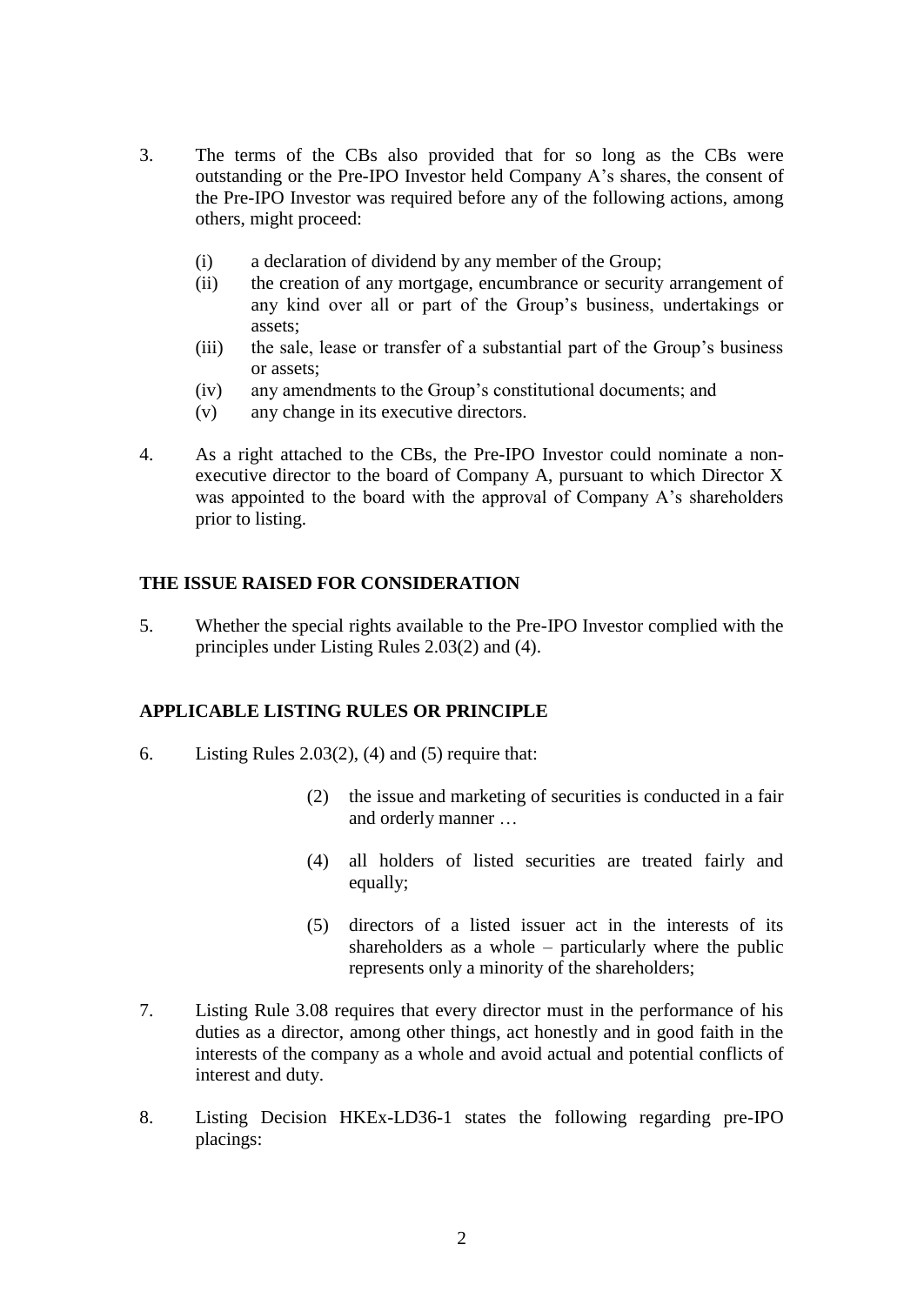As a general principle on the Main Board, placings of shares shortly before a listing application should be permitted subject to full disclosure in the prospectus. However, the placee may be subject to a lock-up of his shares. The question of whether the placee should be subject to a lock-up is determined on a case-by-case basis having regard to all the circumstances of the case.

#### **THE ANALYSIS**

- 9. When coming to its decision in the current case, the Exchange took into account the facts and circumstances of the case, Listing Rule 2.03 and the rationale for the decision in the previous case of Listing Decision HKEx-LD36-1.
- 10. In the scenario contemplated in Listing Decision HKEx-LD36-1, the placing of shares to the investors was completed before listing and the investors took genuine investment risks for such pre-IPO investment. In this case, it was more than likely that the CBs would be converted given the deep discount of the conversion price vis-a-vis the offer price, and as such the pre-IPO investment did not carry greater risks than those investors participating at IPO would assume. Accordingly the special rights granted to the Pre-IPO Investor which were not generally available to the public investors as set out in paragraph 3 above, including the right to nominate a non-executive director, were found to be inconsistent with the principles of Listing Rules 2.03(2) and  $(4).$
- 11. The other arrangements of the Subscription Agreement including lock-up and public float met the technical requirements as memorialised in Listing Decision HKEx-LD36-1.
- 12. The Exchange did not require Director X to resign as his appointment to Company A's board had been agreed by the shareholders of Company A for his added value in improving corporate governance and ability to offer strategic business and financial input. Furthermore, Director X was appointed as a non-executive director and would not be participating in the daily management of Company A. Should there be a conflict between the decision of Company A's board and the rights of the Pre-IPO Investor, Director X would be obliged to abstain from voting at such meetings pursuant to Listing Rule 3.08 which requires every director, among others, in the performance of his duties as a director to avoid actual and potential conflicts of interest and duty and, including but without limitation, to act honestly and in good faith in the interests of Company A. This is also consistent with Listing Rule 2.03(5) whereby directors of Company A are to act in the interests of its shareholders as a whole. However in the event Director X resigned, the right of the Pre-IPO Investor to nominate a non-executive director to represent its interest in Company A would no longer exist.